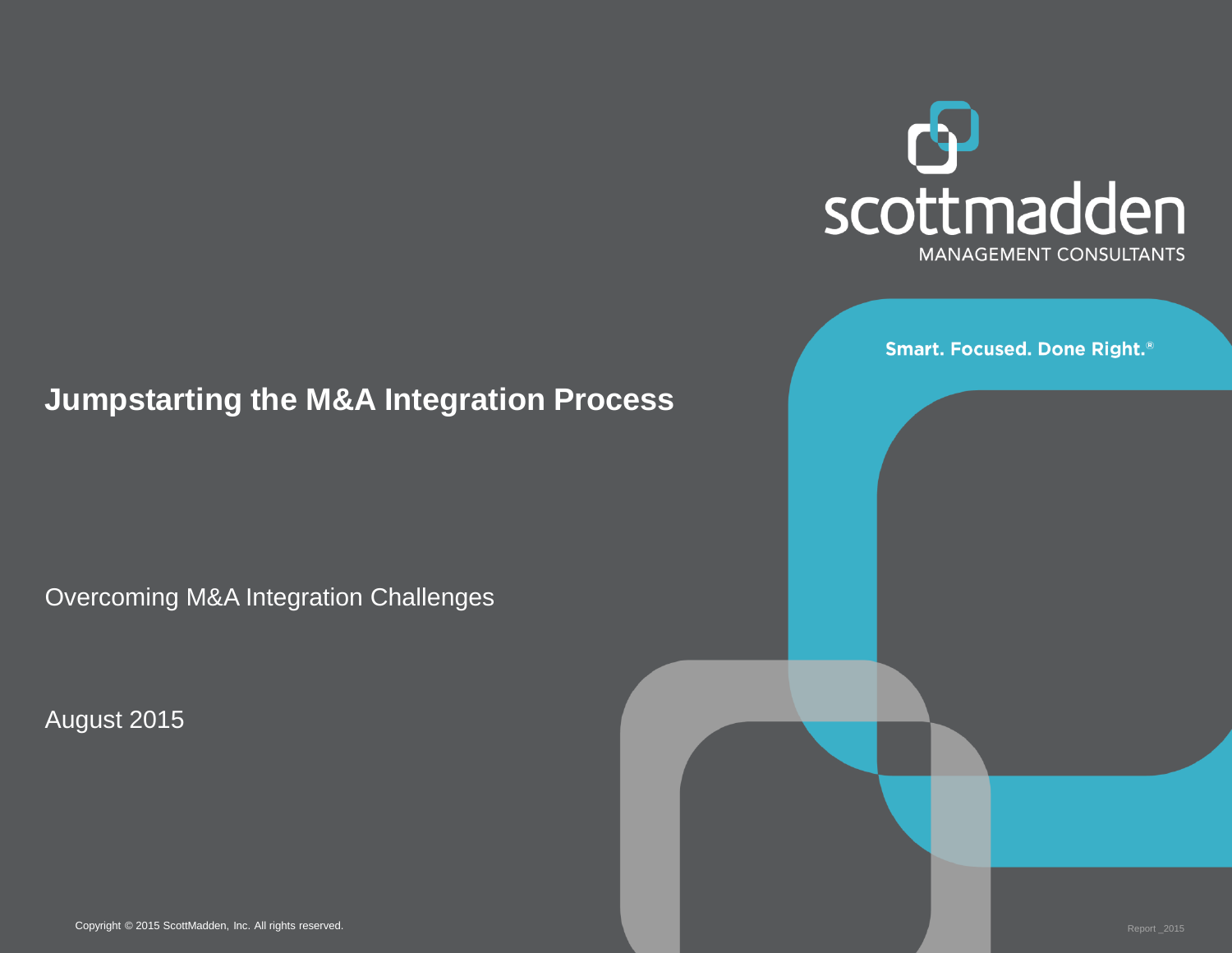# **Planning the Integration for Your M&A Transaction**

### **Early integration planning is critical for successfully implementing your M&A transaction**

- Mergers and acquisitions can create immediate value opportunities and provide a solid foundation for growth
- Typical value opportunities include, but are not limited to, the following:
	- Combined, streamlined corporate and operations functions can improve service delivery, reduce costs, and save customers money
	- Access to new markets can create market-share growth opportunities and increase earnings
	- Increased earnings, in turn, can provide growth capital for new investment opportunities
	- Access to each company's best practices can allow achievement of even higher levels of operational excellence
- However, a key challenge for any merger or acquisition is to quickly integrate operations using the same employees who are required to run the day-to-day business
	- ScottMadden believes quick integration is a key to merger success; we do not subscribe to the theory that the merging firms should engage in an elaborate mapping of all their processes, dragging out the integration
- Early planning, e.g., even prior to having a deal in place, will help you jumpstart the M&A integration process and can minimize employee distraction and workload
- This document provides an overview of the steps that you can take to prepare for your merger or acquisition and successfully overcome these challenges

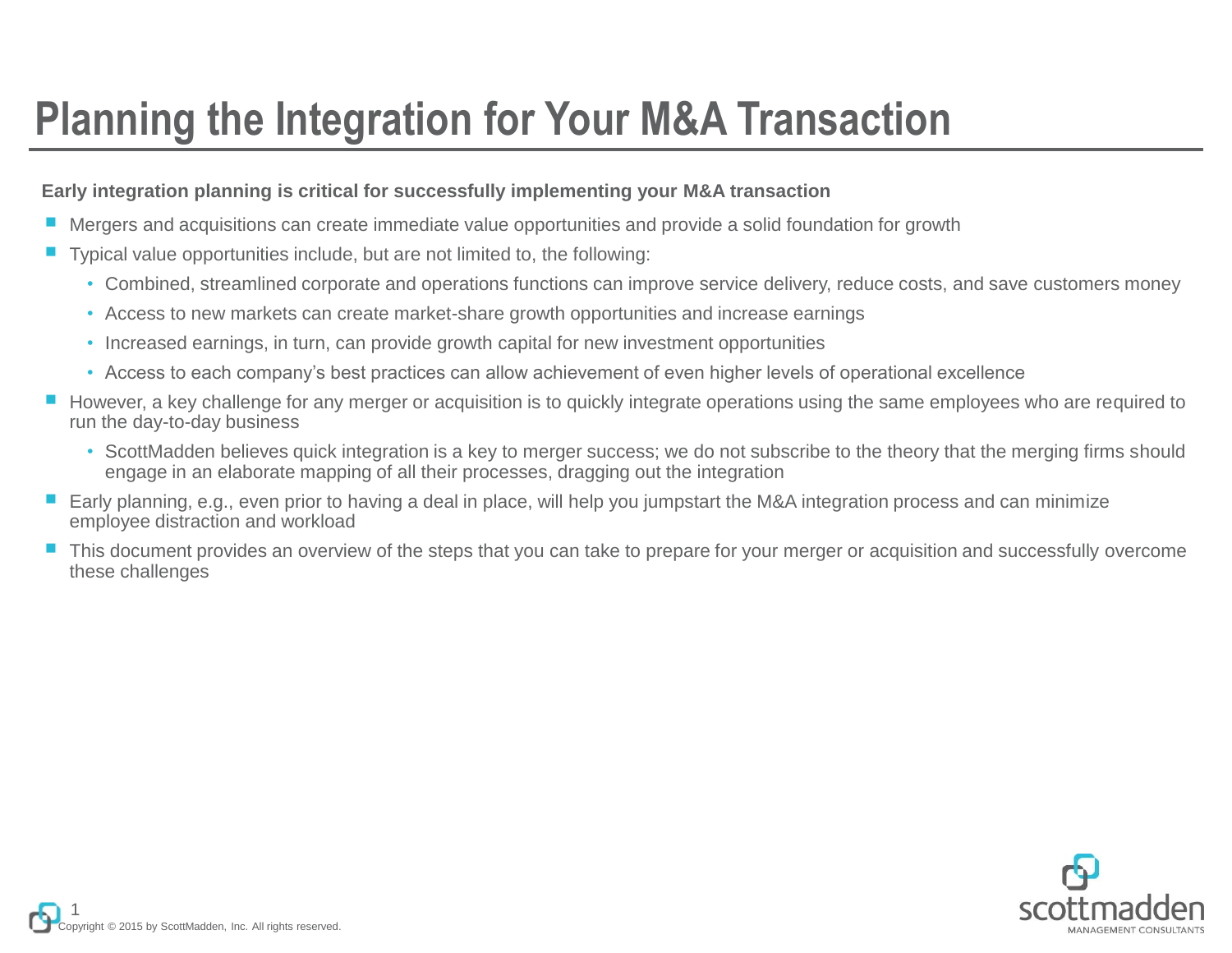# **Addressing the Integration Challenges**

**Large or small, all companies face similar integration challenges that need to be addressed.**

**Continued Focus on the Business and Customers**

- Aligning company leadership
- Engaging employees and maintaining morale and productivity
- Adapting to cultural and business model differences
- Maintaining customer relationships while coordinating sales forces

**Executing the Integration**

**Planning and** 

- **Preparing the organizations** and securing integration resources
- Establishing an integration management structure and processes
- **Executing pre-closing legal** and regulatory activities
- Prioritizing and planning closing (Day 1) and postclosing integration requirements
- Creating and documenting a replicable acquisition model

**Optimizing the Combined Business**

- Standardizing and optimizing programs, policies, processes, and procedures
- Sharing and implementing operational expertise and best practices
- Consolidating suppliers and systems
- **Evaluating alternative** business models, e.g., shared services
- Capturing acquisition revenue and cost synergies

**Operating in New Markets**

- Extending a combined products and services portfolio
- Adapting to new legal and regulatory environments

**An integration framework can help you address these challenges by providing vision clarity, structure, and the basis for a rapid, but thoughtful, integration process**



Copyright © 2015 by ScottMadden, Inc. All rights reserved. 2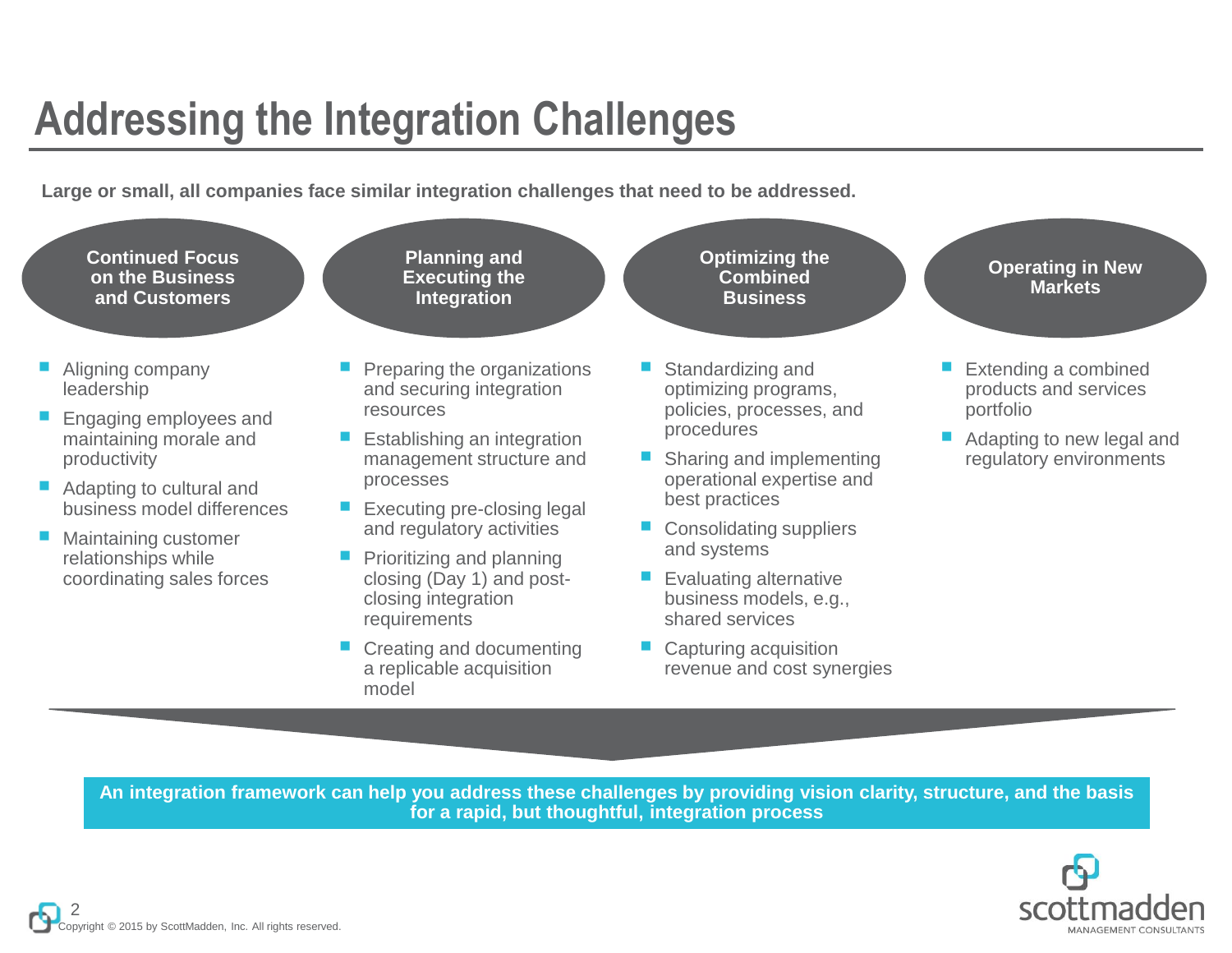# **"Putting the Pieces Together" to Achieve M&A Goals**

**An integration framework establishes the foundation to achieve M&A goals.**

### **Integration Objectives**

- Describes the desired outcome of the integration
- Provides clear understanding of integration objectives to employees, customers, and other stakeholders
- Clearly identifies organizational priorities

### **Integration Timeline**

- Establishes the high-level expectations for completing the integration
- Identifies and brings together key transaction and integration milestones
- Sets the pace and cadence for the integration process

## **Decisions Already Made**

- Communicates key organization, operations, and infrastructure decisions that have already been made
- Provides clarity for integration participants during integration plan development

#### **Decisions Already Made Timeline Day 1 "Must Haves" and Post-Day 1 Critical Milestones Integration Management Structure and Roles Integration Critical Success Factors and Principles**

### **Day 1 "Must Haves" and Post-Day 1 Critical Milestones**

- Describes leadership's expectations of what must be in place on the day the transaction is closed
- Identifies key functional integration milestones for post-Day 1 completion

### **Integration Critical Success Factors and Principles**

- Defines the basis for integration success and what principles are to be followed during the integration process
- Communicates an understanding of organizational values, beliefs, and philosophies

#### **Integration Management Structure and Roles**

- Clearly defines roles and responsibilities for all integration participants
- **Establishes the decision-making** structure
- Defines the interfaces of various resources and efforts within the integration process





#### Copyright © 2015 by ScottMadden, Inc. All rights reserved. 3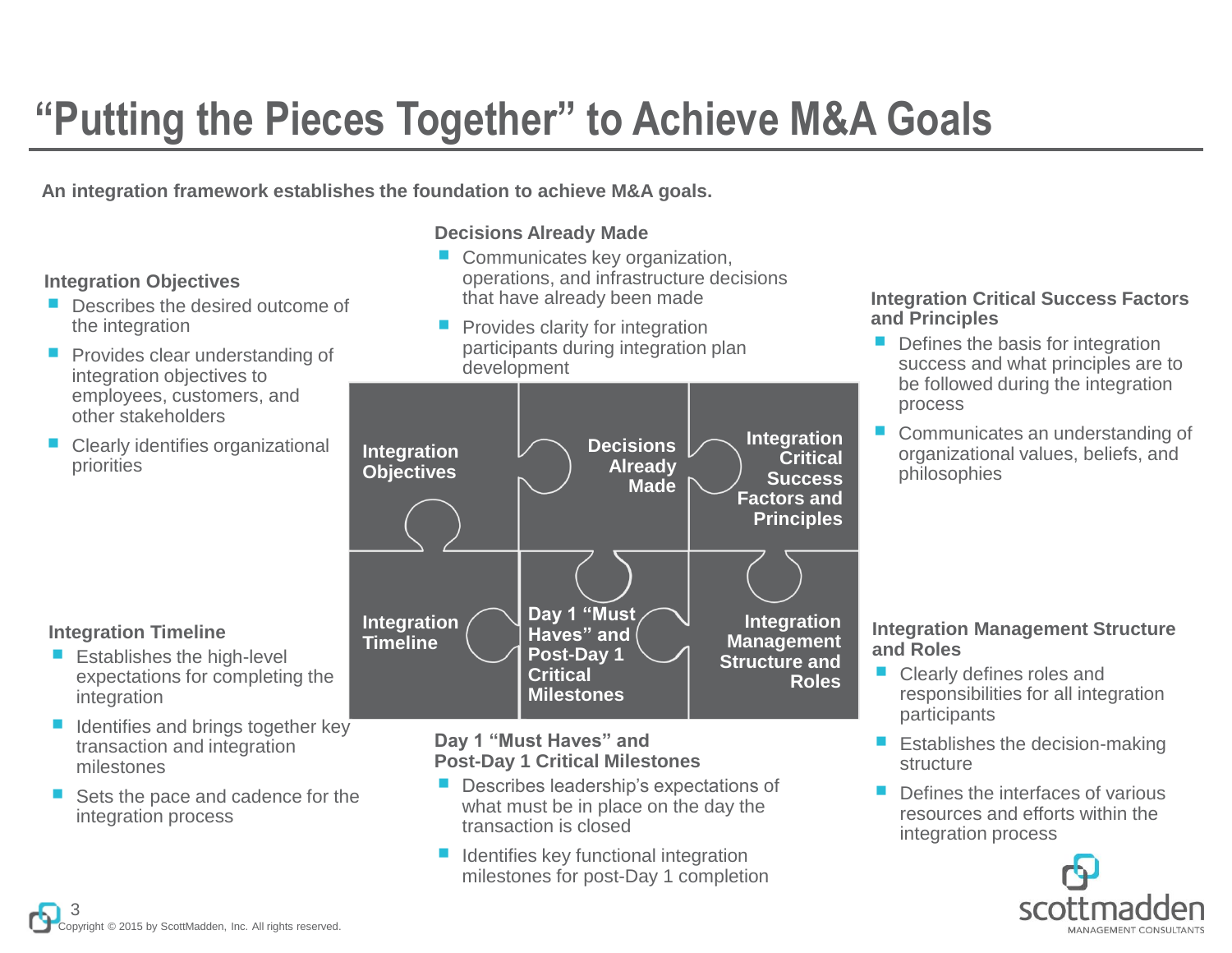# **How We Can Help: The M&A Journey**

**ScottMadden can assist you in all three phases of a merger and acquisition.**



Copyright © 2015 by ScottMadden, Inc. All rights reserved.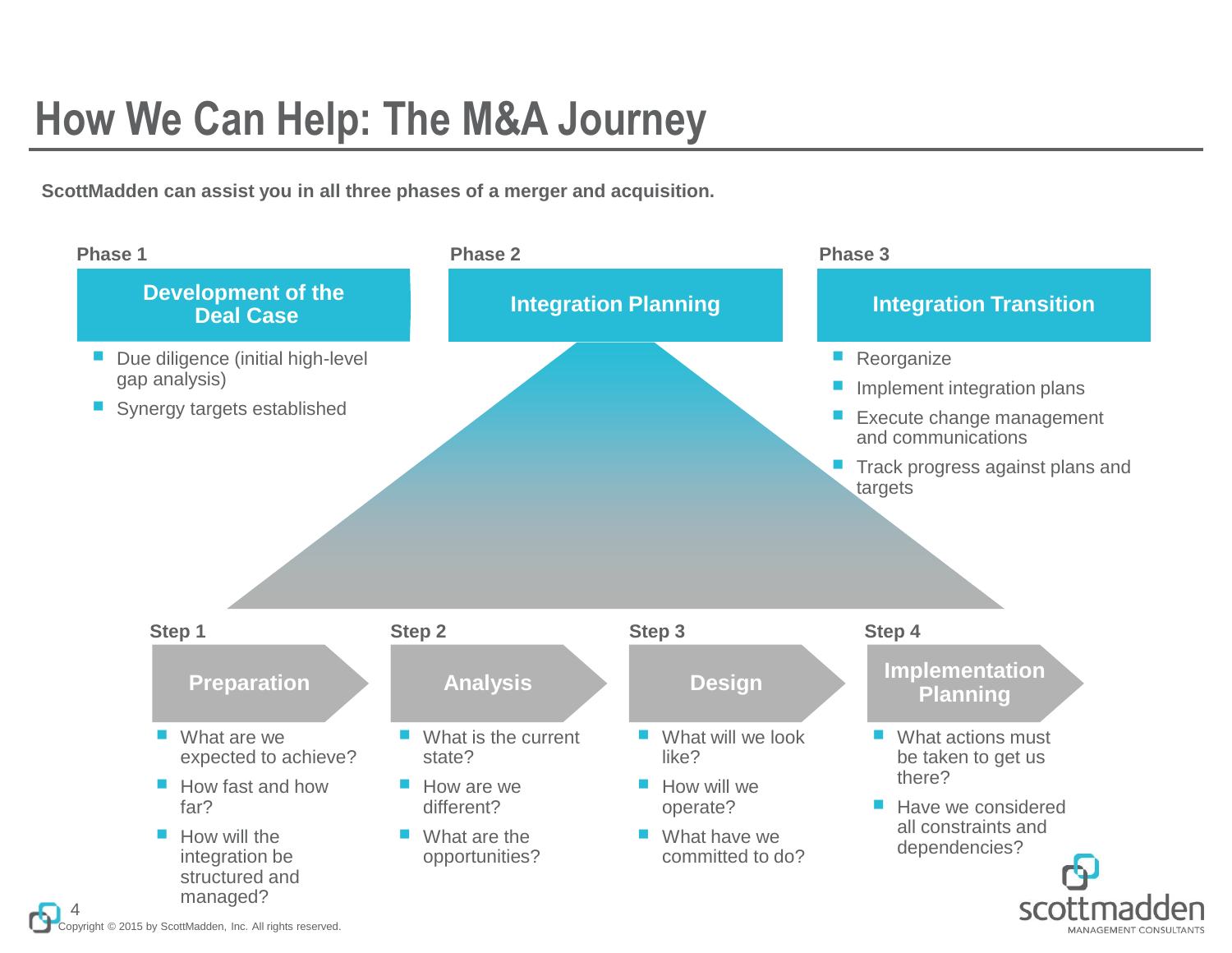# **Prioritizing the Integration Process**

**A prioritized integration process sets the stage for rapid value capture.**

### **Priorities**

*Immediate (Preparing for Day 1)*

**Establish critical business controls and common corporate governance and oversight**

**Analyze business performance and identify opportunities** 

**Establish business connectivity, communication, and performance monitoring**

**Redefine and implement new business and operating models**

| <b>Actions</b>                                                                                                                                        |
|-------------------------------------------------------------------------------------------------------------------------------------------------------|
|                                                                                                                                                       |
| Define the combined organizational structure and identify leadership                                                                                  |
| Define critical business controls, governance, and oversight – e.g., corporate<br>policy compliance (legal, regulatory, and business risk management) |
| Implement common leadership meeting cadence                                                                                                           |
| Establish baselines staffing and cost                                                                                                                 |
| Benchmark and assess operational performance                                                                                                          |
| Identify company best practices and synergy opportunities (cost and revenue)                                                                          |
| Set combined performance targets and specify gaps to be closed                                                                                        |
| Develop preliminary post-Day 1 business plans to close performance gaps                                                                               |
| Establish Information, data sharing, and communication channels                                                                                       |
| Implement consolidated financial and operational reporting processes                                                                                  |
| Establish combined performance measurement, monitoring, and management                                                                                |
| Refine/redefine the combined operating model ("management model")                                                                                     |
| Finalize post-Day 1 business plans to close performance gaps                                                                                          |
| Design and implement common systems, processes, and company best<br>practices                                                                         |

■ Develop, implement, and track synergy initiatives

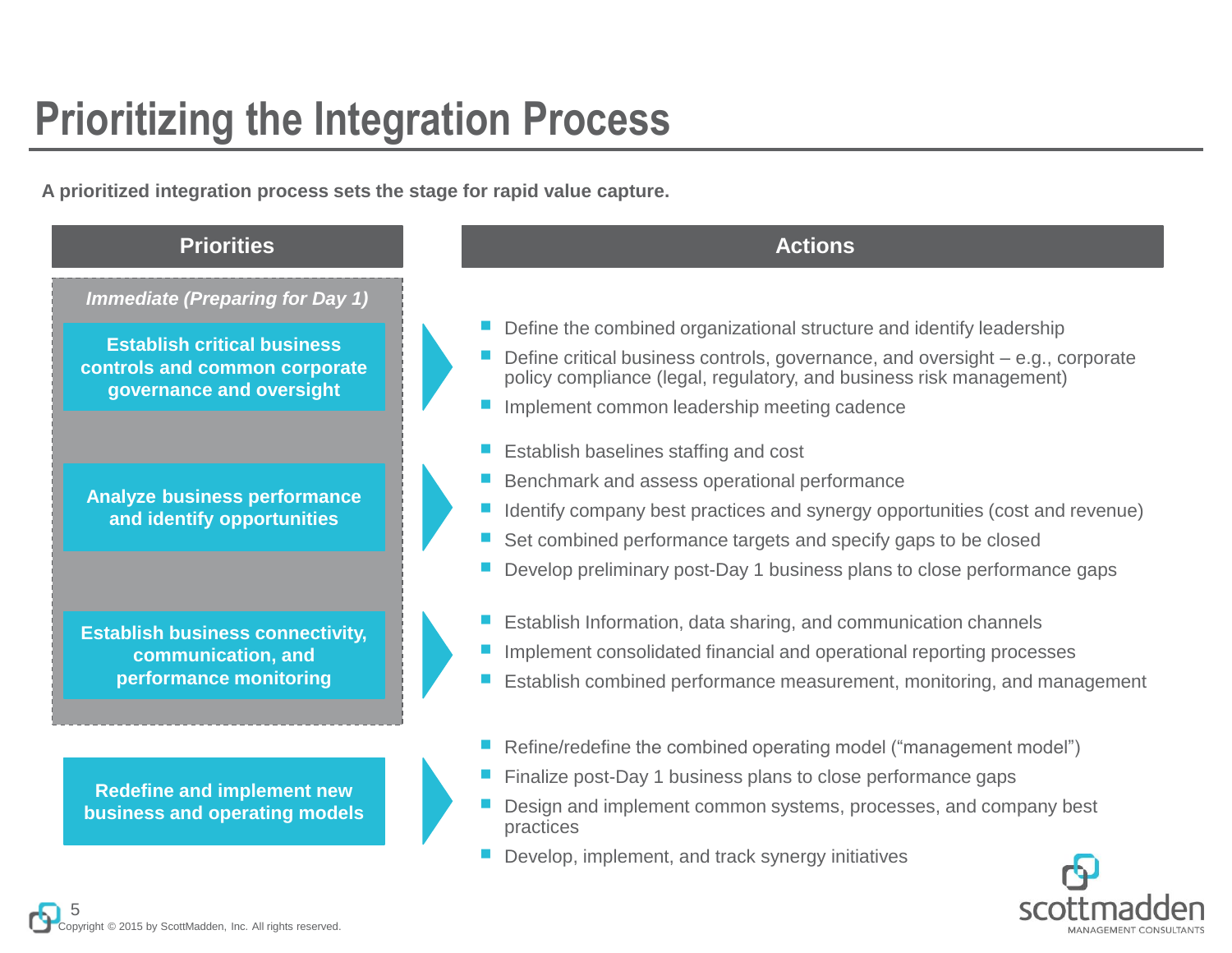# **Jumpstarting the Planning Process**

**ScottMadden's M&A Integration Planning Workshop**

### **Workshop Objectives**

- Develop an integration framework which specifies the strategic objectives of an anticipated or announced transaction
- Establish a common philosophy and understanding of integration issues, expectations/priorities, process and critical success factors among the leadership team
- Establish company readiness to "jump start" the integration process

**Workshop Outcomes and Deliverables**

- Merger integration strategic objectives
- Potential integration issues associated with the anticipated or announced transaction
- Integration critical success factors, integration design principles, and approach
- High-level integration and transaction timeline and integration approach
- Integration management structure with defined roles and responsibilities
- Initial closing (Day 1) requirements or "must haves"
- First-cut, functional integration blueprints or roadmaps to support Day 1 and post-Day 1 requirements

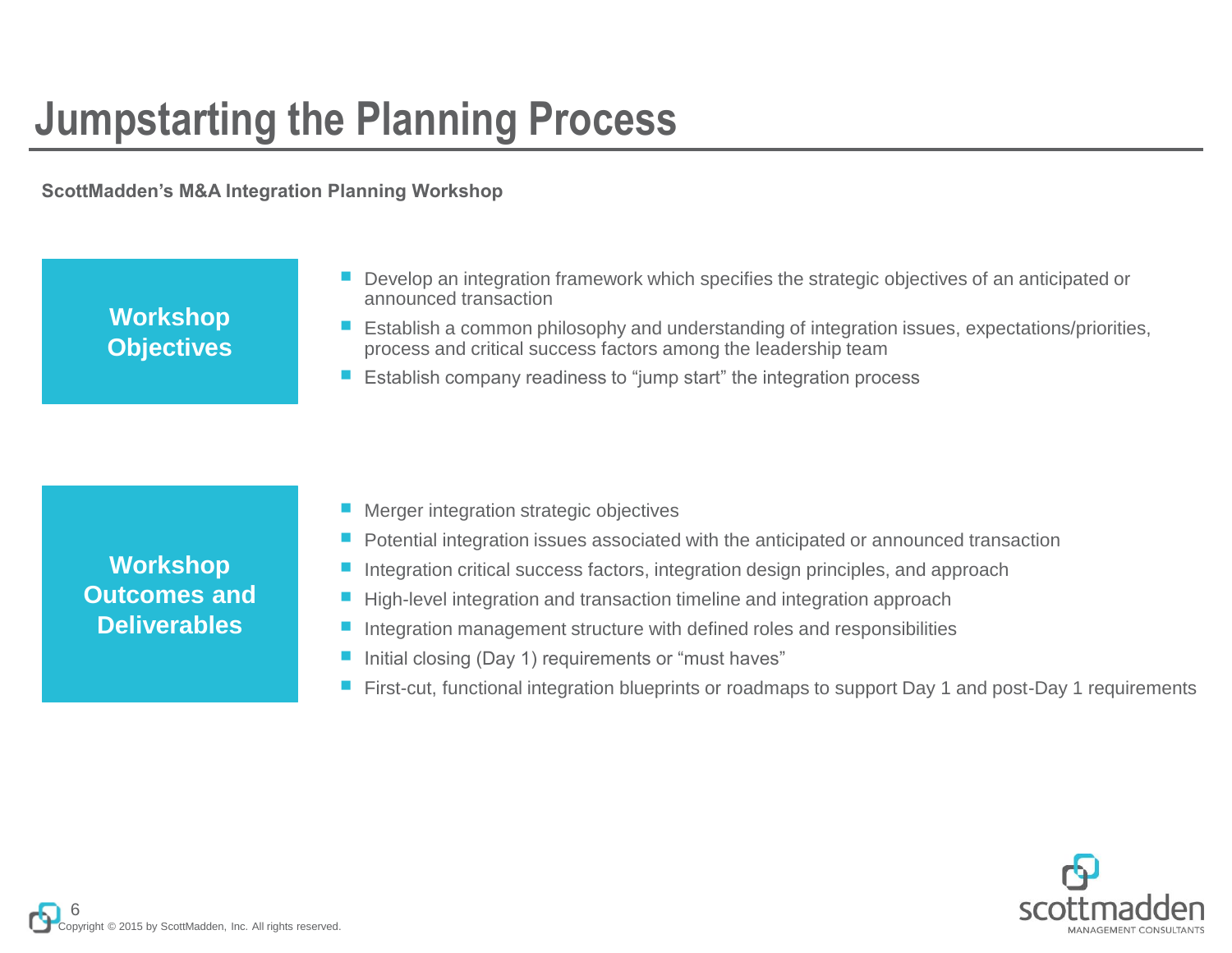## **Functional Integration Blueprints Map the Course**

**ScottMadden's M&A Integration Planning Workshop (Cont'd)**